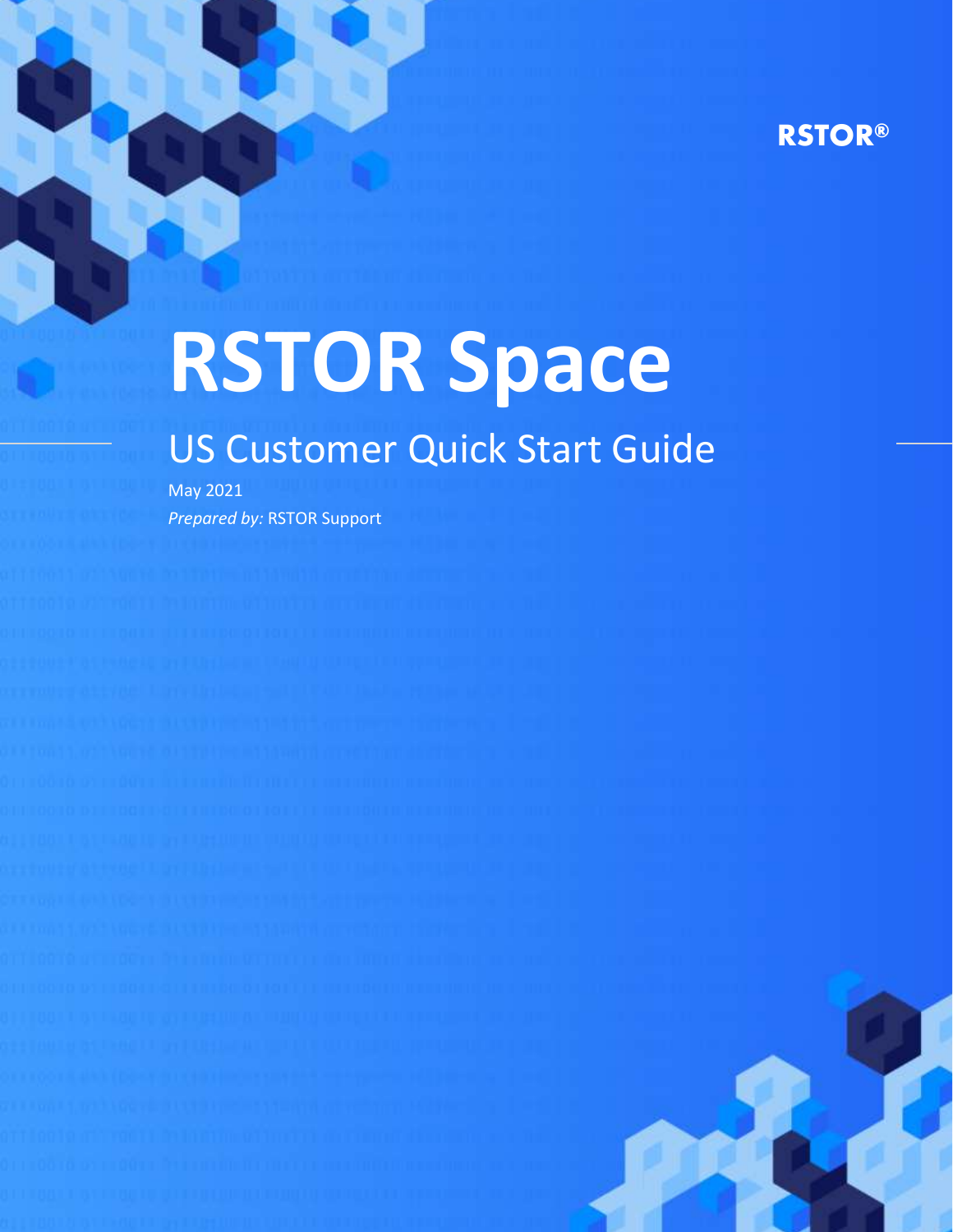

# **Table of Contents**

| $\mathbf{1}$ |               |  |
|--------------|---------------|--|
|              | 1.1           |  |
|              | 1.2           |  |
|              | 1.3           |  |
|              | 1.4           |  |
|              | $\mathcal{P}$ |  |
|              | 2.1           |  |
|              | 2.2           |  |
|              | 2.3           |  |
|              | 2.4           |  |
|              | 2.5           |  |
|              | 2.6           |  |
|              | 2.7           |  |
|              | 2.8           |  |
|              | 2.9           |  |
| 3            |               |  |
|              | 3.1           |  |
|              | 3.2           |  |
|              | 3.3           |  |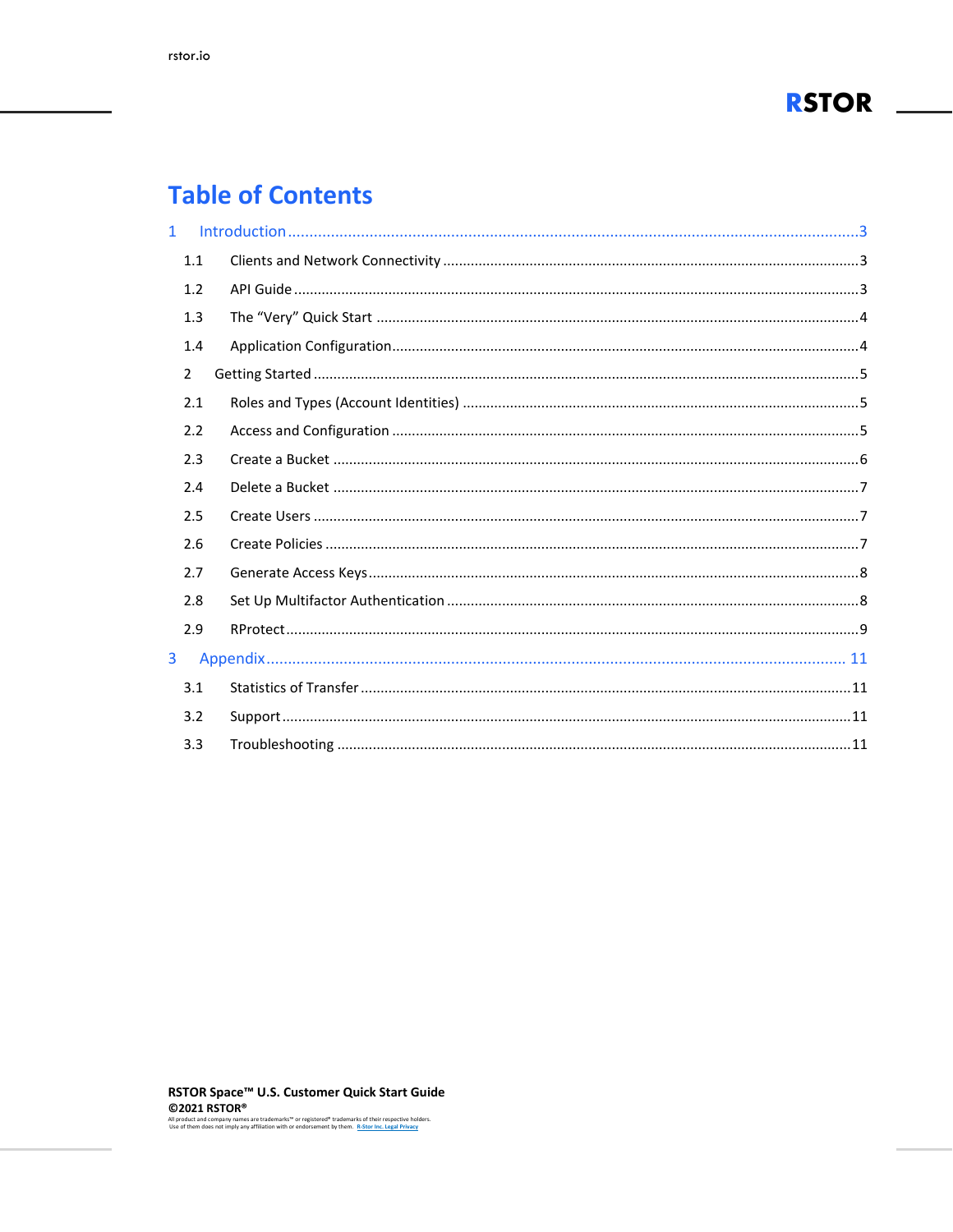

# <span id="page-2-0"></span>**1 Introduction**

**RSTOR Space™** is RSTOR's core product offering that is **S3 compatible** with public and hybrid infrastructures. RSTOR Space allows customers to safely store their data with multi-copy geographically distributed data protection, immutability options and eventually consistent replication. RSTOR Space is hyper-scalable to serve the needs of varying workload types.

As an S3 compatible storage system, RSTOR Space can easily be integrated with existing S3 compatible applications.

An **S3 bucket** is a public cloud storage resource which contains objects. The Simple Storage Service **(S3)** data model uses a flat structure, there is no hierarchy of folders and subfolders, all objects are stored inside the root of the bucket. It is possible to filter objects using prefixes and delimiters to a subset of the bucket. An object is uniquely identified by its bucket, its full name (also known as object ID) and optionally the associated metadata.

#### <span id="page-2-1"></span>**1.1 Clients and Network Connectivity**

RSTOR Space exposes an S3 compatible interface over HTTPS. The interface can be used in two ways:

Interactively:

- RSTOR's Native Web GUI, best for simplified management access [\(https://rstorcloud.io/signin\)](https://rstorcloud.io/signin)
- Third-Party S3 compatible GUI or CLI clients

Programmatically:

• Via API calls with S3 compatible SDKs or libraries with Endpoint, Access Key and Secret Key credentials

#### <span id="page-2-2"></span>**1.2 API Guide**

The API Guide is accessible from the RSTOR Space Web GUI:

#### <https://s3.rstorcloud.io/apidoc/index.html>

RSTOR Space Object Storage has been tested against all major SDKs for S3 clients (including but not limited to boto python library, AWS SDK Go library, AWS SDK JS library), S3 GUIs (CyberDuck, S3browser), and various S3 capable applications. Please check with RSTOR for the compatibility listing, if you do not see one applicable to your needs, let us know.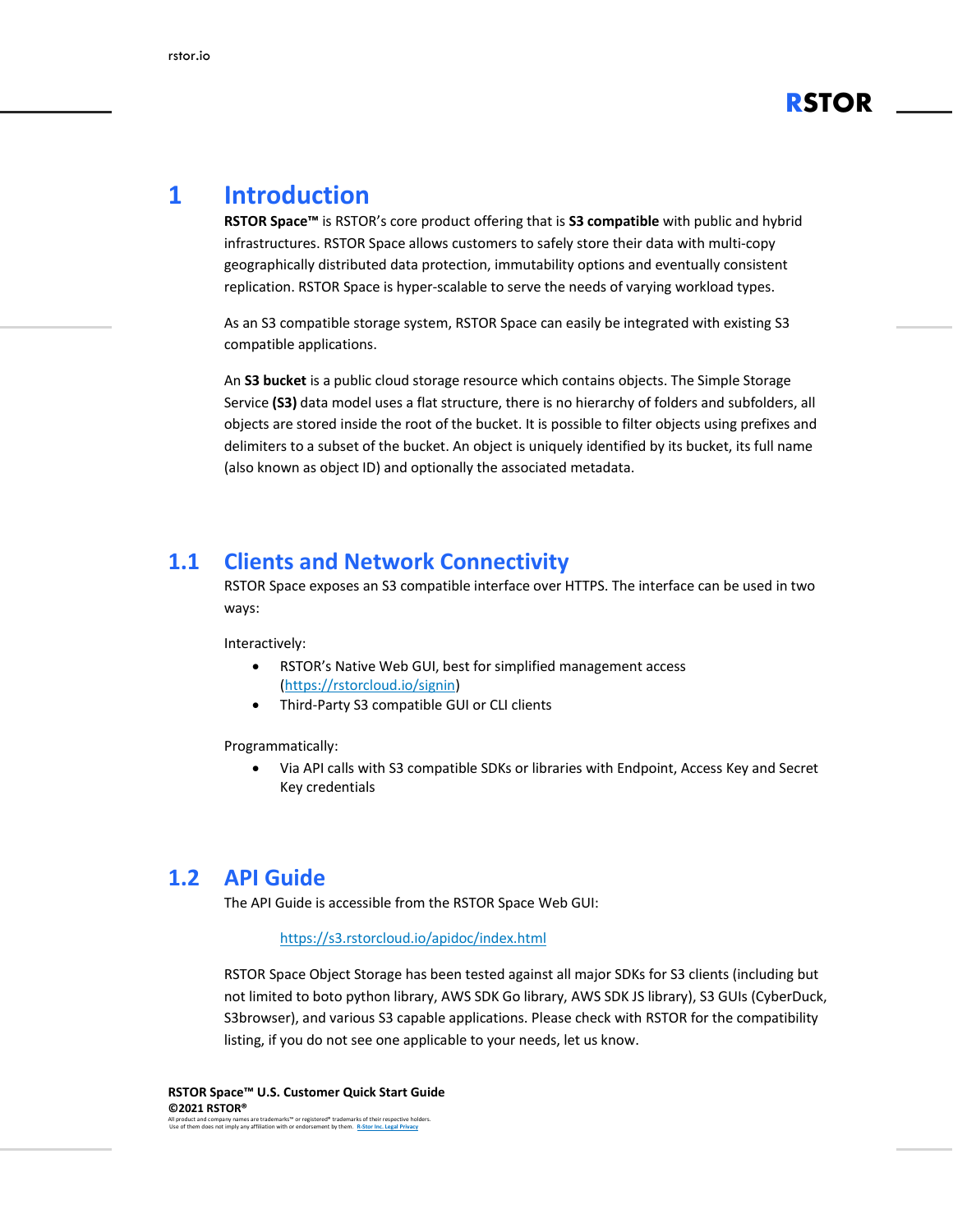

### <span id="page-3-0"></span>**1.3 The "Very" Quick Start**

If you are going to use root access with no additional users:

- In the web GUI generate a key set for your user ID
- Create a bucket
- Use the keys you've generated, along with the endpoint, in your app (Cyberduck, etc.)
- Go!

All of these are discussed in much greater detail below.

#### <span id="page-3-1"></span>**1.4 Application Configuration**

Most S3 compatible applications are configured in the same manner. RSTOR Space does not use the concept of regions in an end-point configuration, so it is ok to leave it using the defaults. Here is an example of an S3 Browser style application called Cyberduck (Cyberduck does not use concept of regions).

|                          | <b>RStor PoC Account</b>           |           |
|--------------------------|------------------------------------|-----------|
| Amazon S3                |                                    |           |
|                          | Nickname: RStor PoC Account        |           |
|                          | URL: https://s3.rstorcloud.jo/     |           |
|                          | Server: s3.rstorcloud.io           | Port: 443 |
| Access Key ID: R         |                                    |           |
|                          | Ananymous Login                    |           |
| Secret Access Key        | *************                      |           |
| SSH Private Key:         | hibtie                             | ą         |
| Client Certificate: None |                                    | õ         |
| More Options             |                                    |           |
| Path: /                  |                                    |           |
|                          | Web URL: https://s3.rstorcloud.in/ |           |
| Download Folder:         | <b>Downloads</b>                   |           |
| Transfer Files:          | Default                            | Θ         |
| Timezone:                | UTC                                | ö         |
| Encoding:                | <b>Clefault</b>                    | ġ         |
| Connect Mode:            | Definit.                           | Ğ         |
| Notes:                   |                                    |           |
| 3                        |                                    |           |
|                          |                                    |           |

#### **RSTOR Space™ U.S. Customer Quick Start Guide ©2021 RSTOR®**

All product and company names are trademarks™ or registered® trademarks of their respective holders. Use of them does not imply any affiliation with or endorsement by them. **[R-Stor Inc. Legal Privacy](https://www.rstor.io/legal-privacy/)**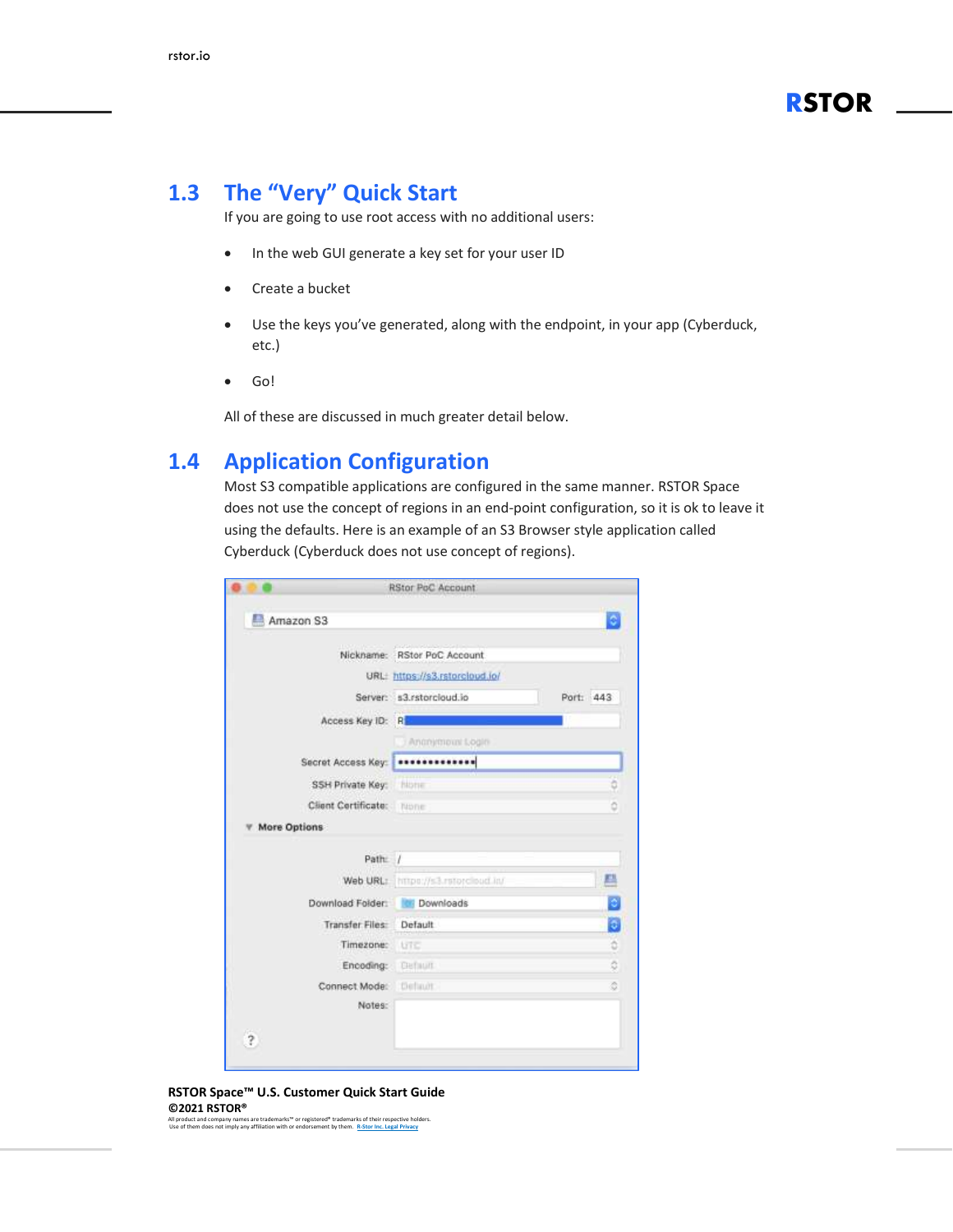#### <span id="page-4-0"></span>**2 Getting Started**

Customers may access their buckets through a DNS-style or Virtual-Host convention, as well as through the web GUI:

- DNS style uses https://\$bucketname.\$endpoint/\$path/
- Virtual-Host style uses [https://\\$endpoint/\\$bucketname/\\$path](https://$endpoint/$bucketname/$path)
- <https://rstorcloud.io/signin>

Where \$endpoint is:

- s3.rstorcloud.io
- We support access only on port 443, using TLS v1.2 or later.

#### <span id="page-4-1"></span>**2.1 Roles and Types (Account Identities)**

There are three distinct roles for those who access the RSTOR Space system:

| Role  | Description                                                                                                                                                                           |
|-------|---------------------------------------------------------------------------------------------------------------------------------------------------------------------------------------|
| Admin | Can manage users and policies, with the exception of the Root<br>account.                                                                                                             |
| Root  | The initial and main identity of the customer account. Direct customer<br>Root identities can also create access/secret key pairs for access. *The<br>Root account cannot be deleted. |
| User  | Can perform operations on buckets according to the policies that are<br>attached. It can change its own password, create access/secret key<br>pairs for access.                       |

The Root identity is assigned to the owner of the RSTOR Space account.

#### <span id="page-4-2"></span>**2.2 Access and Configuration**

To access the account, use the following URL: [https://rstorcloud.io/signin.](https://rstorcloud.io/signin)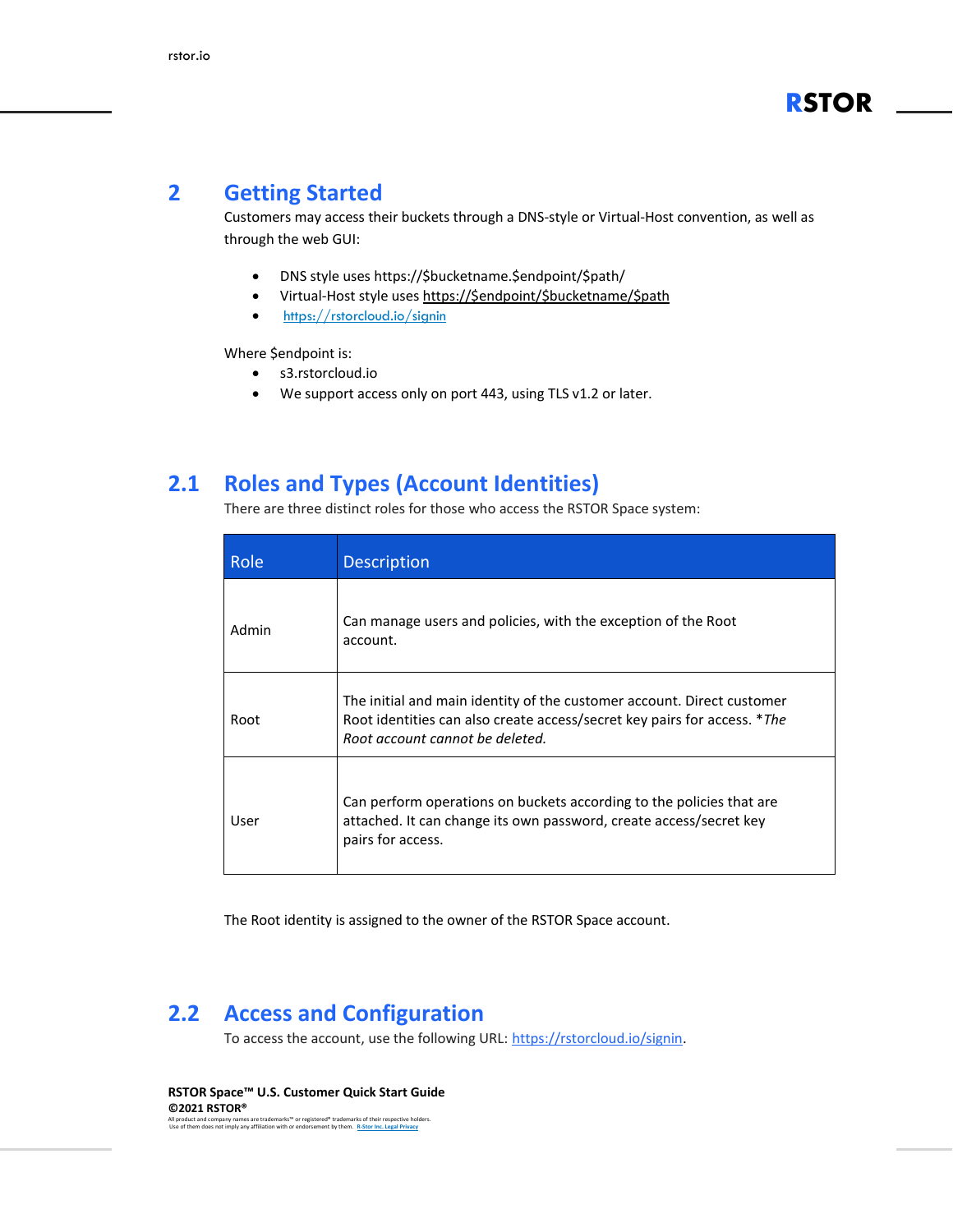\*If resetting the password, the user must wait 1 minute before repeating a password reset request. No error is returned if the user does not respect the minimum interval between requests.

**RSTOR**

Once logged in, the account page gives access to options such as configuring [MFA](#page-7-2) (multifactor [authentication\),](#page-7-2) changing the account password, and [generating](#page-7-0) keys. Click on your profile in the upper right corner of the navigation bar to locate "My Account".

#### <span id="page-5-0"></span>**2.3 Create a Bucket**

RSTOR Space leverages the concept of buckets: each bucket is a container for objects. To create a bucket, complete the following steps.

- 1. Go to "Buckets" using the top navigation bar.
- 2. Click on the "Add New Bucket" icon in the upper right corner.
- 3. A popup will appear where you can fill in the necessary information to make a bucket. You can select which sites you would like your bucket to be replicated to.

*\*If this option is not available, please contact your overarching admin as they may have disabled this setting.*

4. Through Access Mode, buckets can be set as "Private", "Public", or "Custom". Check the boxes for the permissions that you want to provide. All new buckets are private by default. To grant access to your bucket to the general public (everyone in the world), select "Public" under Access Mode. Granting public access permissions means that anyone can access files in the bucket.

The format for accessing a public bucket is: https://bucketname.endpoint.path where there is case sensitivity in the letters. Such as:

[https://s3.rstorcloud.io/samplefiles/createrandomfiles.sh\\*](https://s3.rstorcloud.io/samplefiles/createrandomfiles.sh)

All new buckets are private by default.

To change the access mode for an existing bucket:

- 1. Go to "Buckets" using the top navigation bar.
- 2. Select the wrench icon under the "Actions" column for that bucket to change the Access Mode (Private or Public) or change versioning.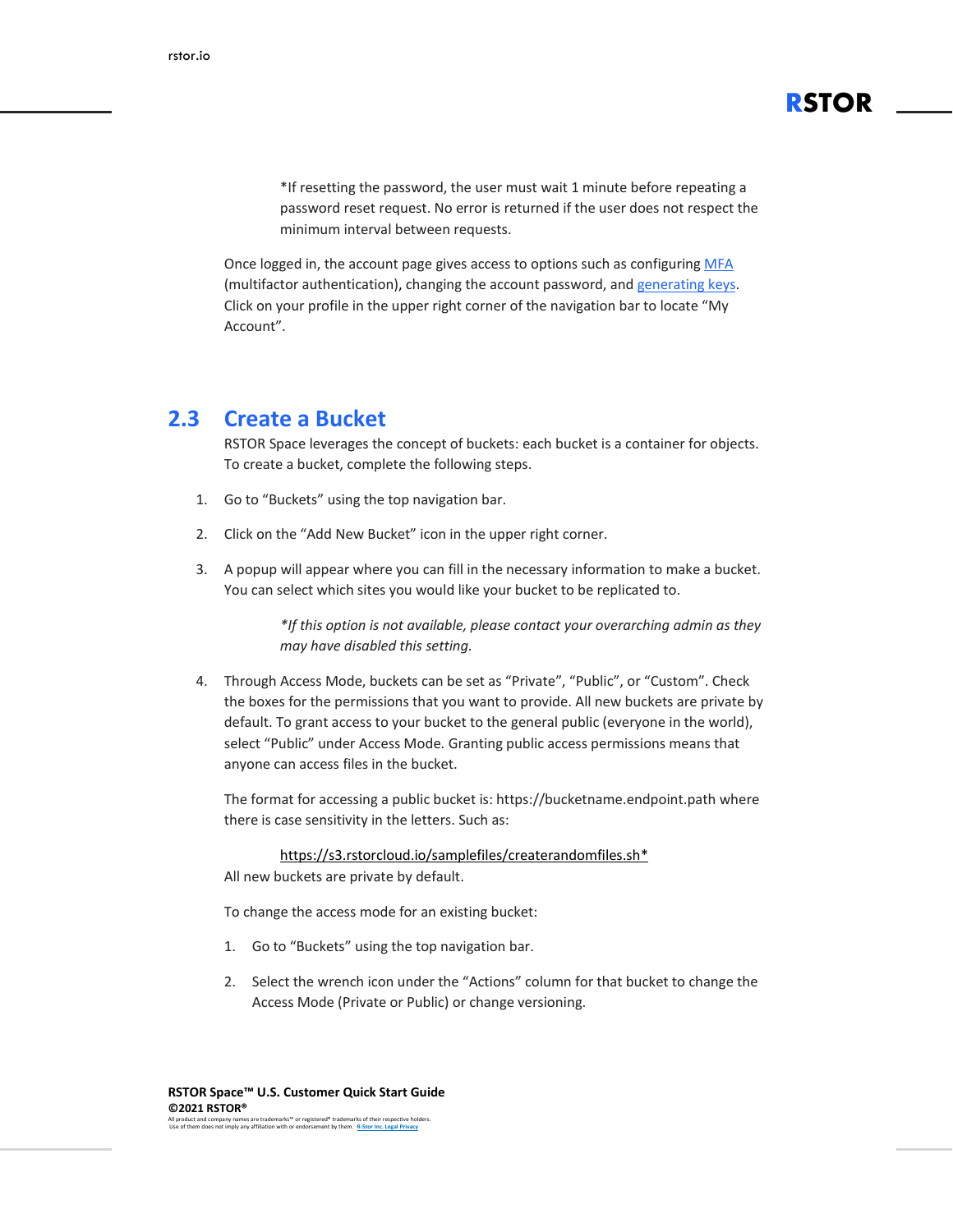

#### <span id="page-6-0"></span>**2.4 Delete a Bucket**

To delete a bucket, typically you have to empty all of its objects, folders, etc., and delete all of its associated policies. However, RSTOR offers a SuperDelete feature that deletes the bucket and its entire contents for you at once.

To use either of these, do the following:

- 1. Navigate to the "Buckets" home screen.
- 2. On the far right, beneath the "Actions" column, click on the "Trash" icon.
- 3. Here you will have the option to delete your bucket using one of the two methods talked about above. Use the dropdown menu to choose your deletion option. Remember that if you decide to proceed with SuperDelete, you should *not* close or refresh your browser and the command may need to be run several times.

#### <span id="page-6-1"></span>**2.5 Create Users**

To create a new user, follow the next steps.

- 1. Click on the "Users" tab on the side bar at the bottom of the window then click the round icon in the top right corner to add a user.
- 2. Provide the email you would like to give access to. The email address is not validated, and is only used for login purposes or to send password reset links.
- 3. After that has been provided, press "Create User".
- 4. Once created, you can edit what permissions the new sub-user has by clicking on their email in the Users page. The notification is not sent to the user automatically. The user should be notified separately, though in the case of a password reset there is an option to send the link to the user email used in the account credentials.

#### <span id="page-6-2"></span>**2.6 Create Policies**

To create policies in your RSTOR Space bucket, begin by accessing the Policies menu from the main bar.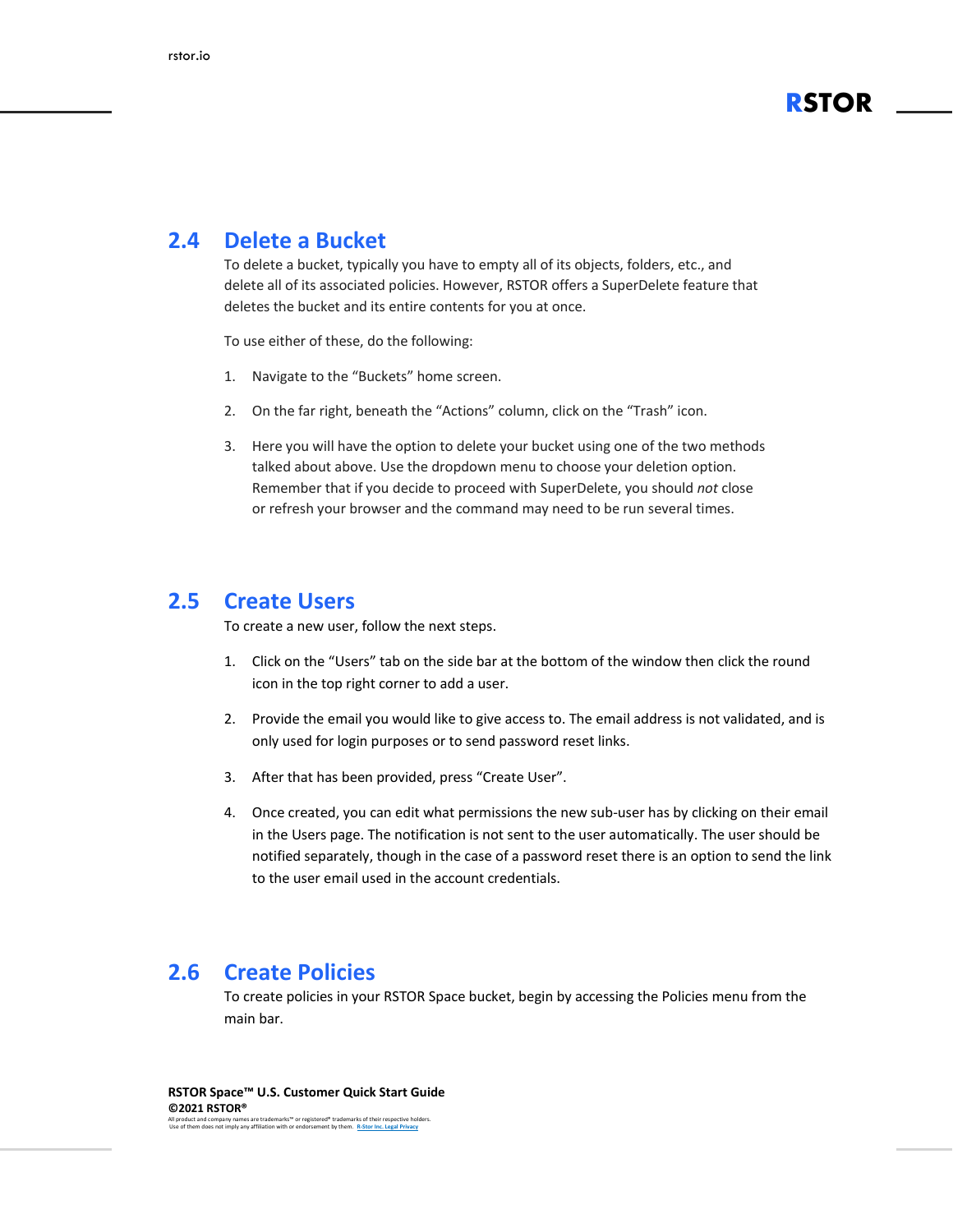

- 1. Click the create policies button in the top right corner. This will open up a screen that will allow you to input a name and description for your new policy.
- 2. The option to select a bucket is located underneath the naming schema. Once a bucket is selected you will have the option to control what permissions to apply to that bucket.
- 3. Once the options are selected, press save, and those permissions will now apply to the bucket.

#### <span id="page-7-0"></span>**2.7 Generate Access Keys**

It is important to note the following about access keys.

- A ROOT user without an {AccessKeyID, SecretAccessKey} pair cannot generate a presigned link. The request will not send a valid credentials object and will fail.
- The current user cannot generate a pre-signed link without an {AccessKeyID, SecretAccessKey} pair.
- The ROOT user of an account does not have an {AccessKeyID, SecretAccessKey} pair generated for them by default.
- 1. To create application credentials (access/secret key pairs) for the account, go to the RSTOR Portal and click on your name in the upper right corner. From there choose "MY ACCOUNT".
- 2. Select "+ GENERATE KEY" in the bottom right corner.
- 3. Download the CSV key and manage as you normally would, such as with a password manager.
- 4. Once downloaded, use your favorite .csv compatible application (Excel, Google Sheets, Numbers) to view the contents. For a onetime view, select the "eye" icon for the secret key.

\*Note that multiple key pairs may be created for an account.

#### <span id="page-7-1"></span>**2.8 Set Up Multifactor Authentication**

<span id="page-7-2"></span>1. To begin set up for multifactor authentication, access your accounts page by clicking on the top right corner of the UI where your name is listed and choosing "My Account."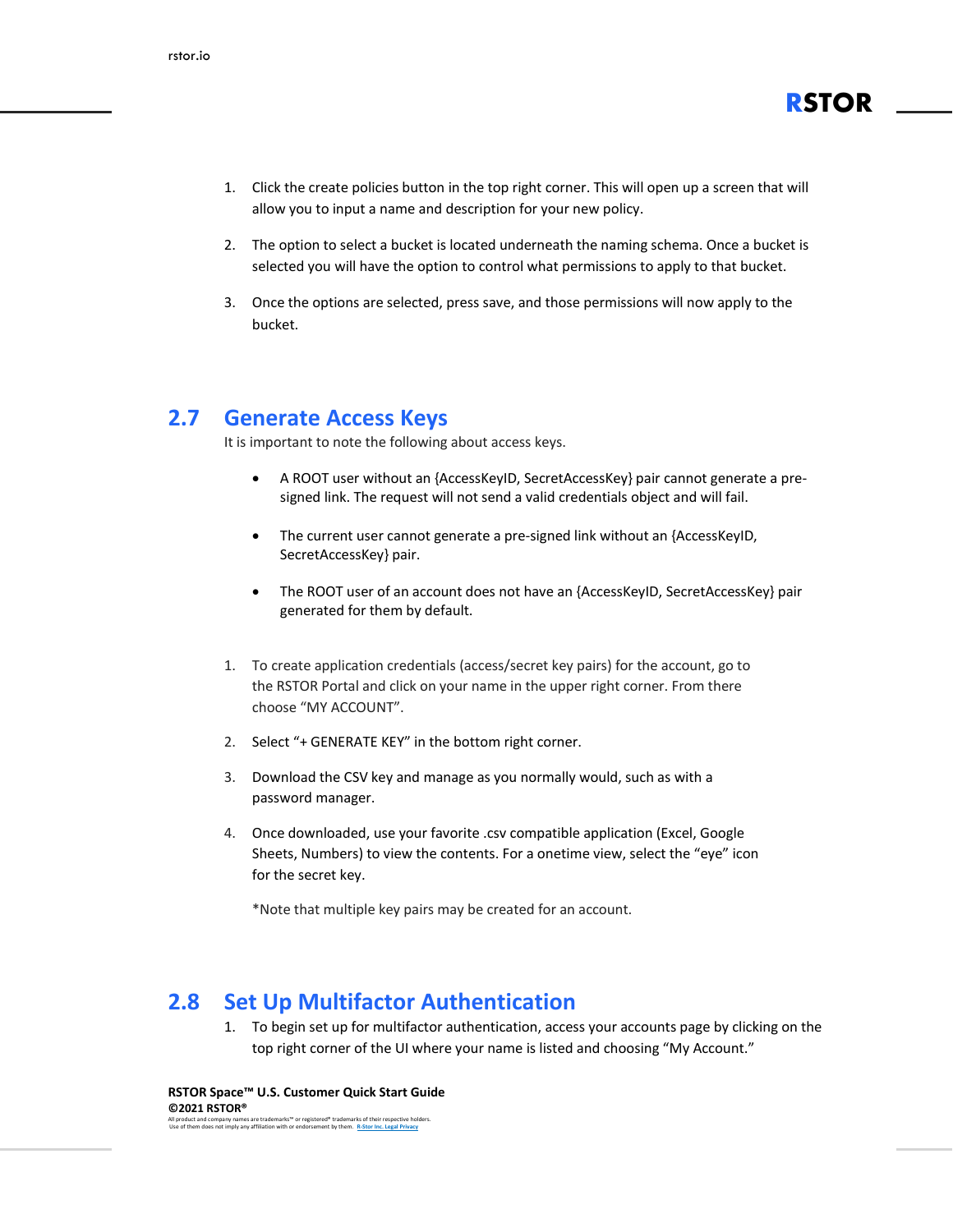- 2. Next, press the "ENABLE 2FA".
- 3. This will display a QR code along with a secret key in a popup menu. Most MFA apps will ask to scan this QR code. Your MFA app will then provide a token that needs to be entered into the available space below the QR code to confirm the setup.
- 4. Once setup is completed, a handful of recovery keys will be given in case you lose access to your MFA device. Please make sure to copy these down. This will be the only way to recover your locked account. Popular MFA apps are Authy and Google Authenticator.

#### <span id="page-8-0"></span>**2.9 RProtect**

RSTOR Space uses whitelisting as part of our security. To add an IP address range to our whitelist use the RProtect tab in the web GUI.

|                                 |               | RPROTECT > SUBNET WHITELISTING<br>REQUEST A NEW WHITELIST RULE                                           |               |                         |
|---------------------------------|---------------|----------------------------------------------------------------------------------------------------------|---------------|-------------------------|
|                                 | <b>SUBSET</b> | New whitelist rules must be expressed by your resulter to become active                                  |               |                         |
|                                 |               | <b>Long and Contract</b>                                                                                 |               | $+$ <b>NEQUEST NULL</b> |
|                                 |               | SUBNET                                                                                                   |               |                         |
|                                 | o<br>u        | <b>San United States Contact</b><br>Enter the subret you want to create a whitefail rule for             | Shirtun<br>٠  | <b>Actions</b>          |
|                                 |               | <b>Report</b><br>TELTIBILVIN                                                                             |               |                         |
|                                 | ø<br>и        | Paper is not a call a down                                                                               | <b>ACTIVE</b> | a                       |
| <b>System</b>                   |               | TIME TO LIVE (OPTIONAL)                                                                                  |               |                         |
|                                 |               | Enter the number of days for your whitelist nile to be enforced.                                         |               |                         |
| <b><i><u>Banquetter</u></i></b> |               | Einer (#) or leave highs to india the enforceable period indefinite:<br>na um                            |               |                         |
|                                 |               | Time to the                                                                                              |               |                         |
|                                 |               | NOTES (OPTIONAL)                                                                                         |               |                         |
|                                 |               | 3300<br>Let your reseler know About any additional information. Plan text only. Chenceler count 0 of 144 |               |                         |
|                                 |               | <u> 1949 - An American Maria Anna Maria A</u><br>Norm                                                    |               |                         |
|                                 |               |                                                                                                          |               |                         |
|                                 |               | CANCEL<br><b>SAVE</b>                                                                                    |               |                         |
| <b>Usars</b>                    |               |                                                                                                          |               |                         |

#### **RSTOR Space™ U.S. Customer Quick Start Guide ©2021 RSTOR®**

All product and company names are trademarks™ or registered® trademarks of their respective holders. Use of them does not imply any affiliation with or endorsement by them. **[R-Stor Inc. Legal Privacy](https://www.rstor.io/legal-privacy/)**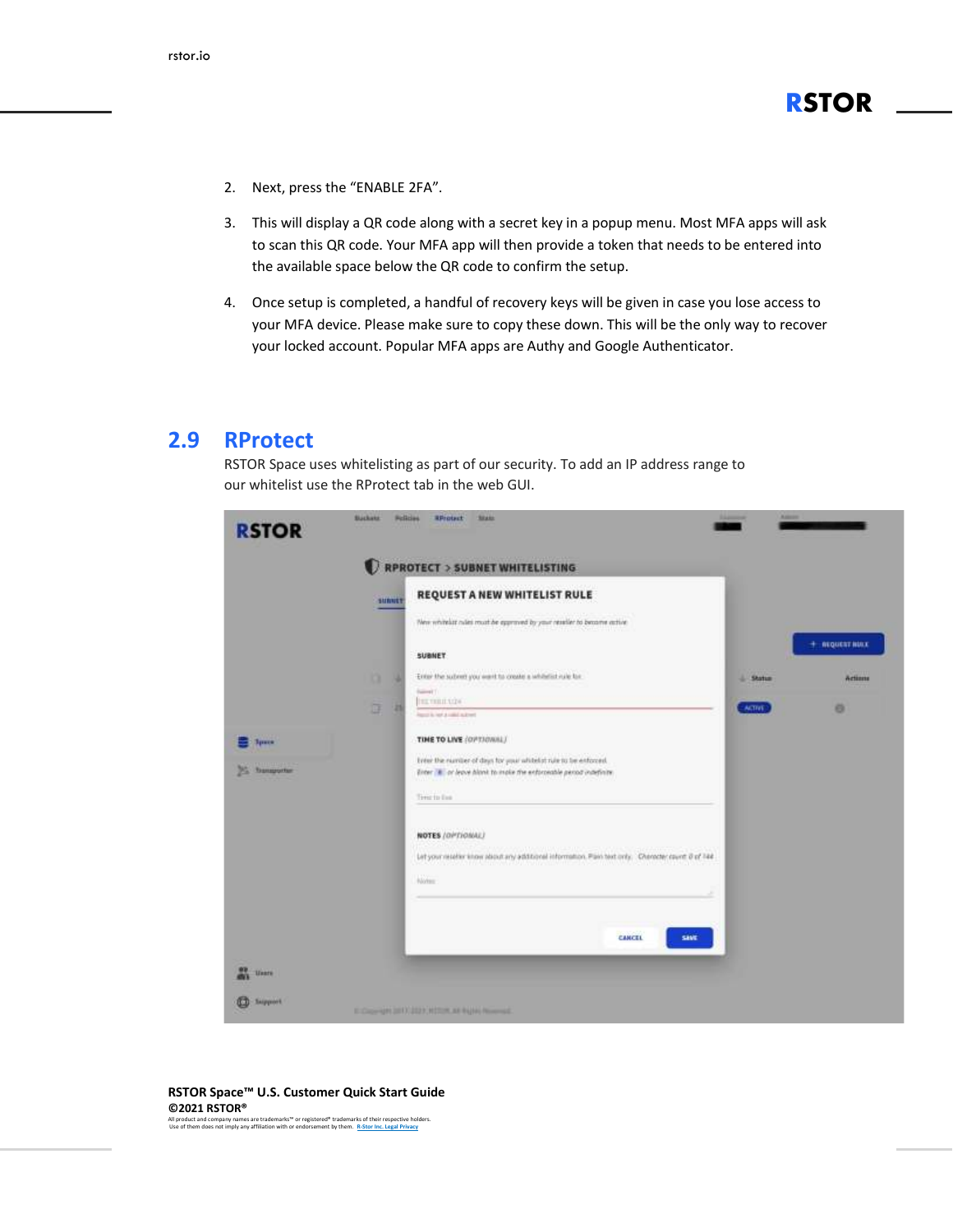

The only required information is the IP/range. Please keep the IP ranges requested as small as possible. Requests are approved automatically for our customer production accounts.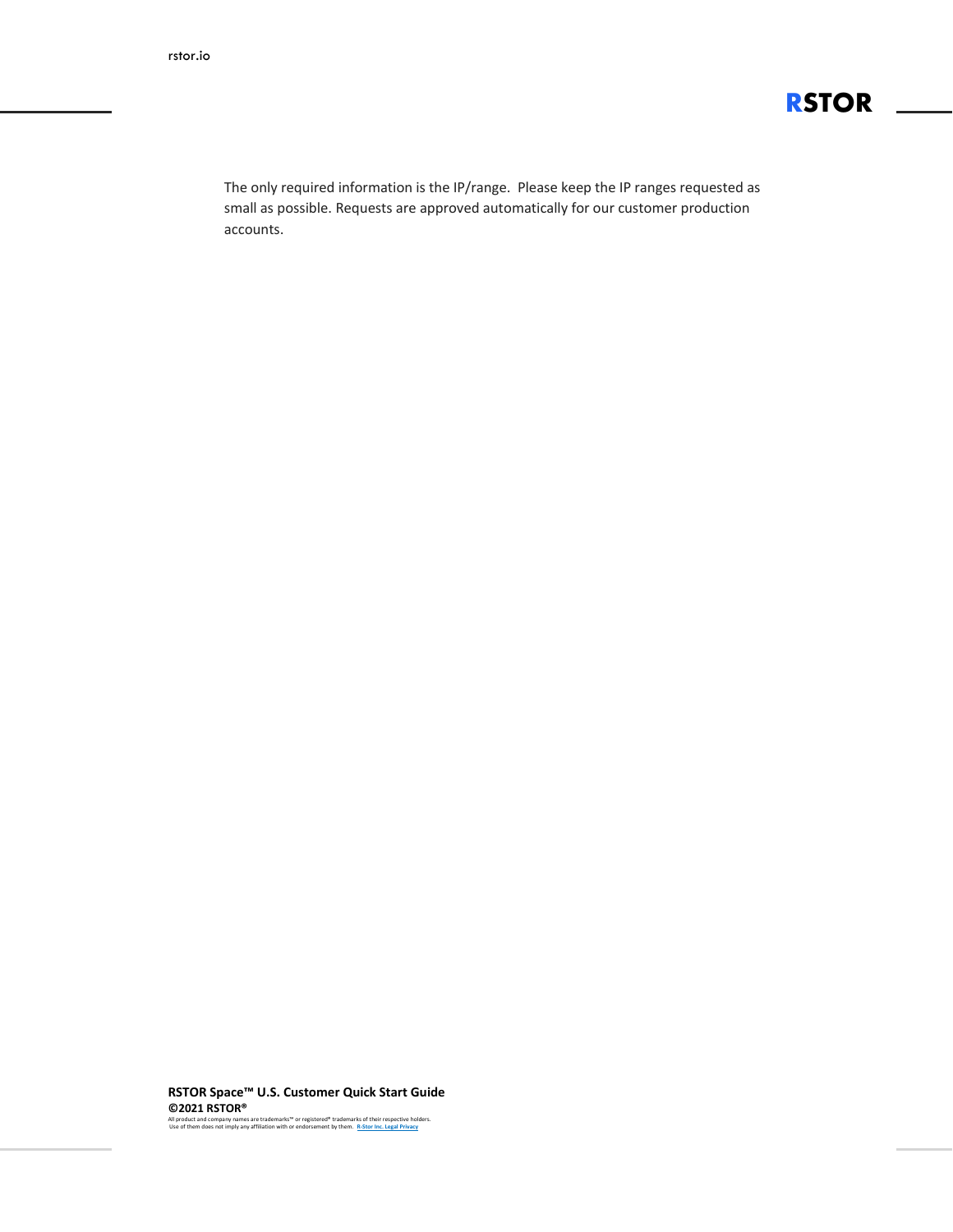

## <span id="page-10-0"></span>**3 Appendix**

#### <span id="page-10-1"></span>**3.1 Statistics of Transfer**

In the RSTOR Space portal, you can display statistics of your account along with the storage and transfer rates. It will also display a graph with the total used space (GB), number of objects stored, egress and ingress traffic, all aggregated by day. This can give insight into when your users seem to be using the most bandwidth.

The admin can choose the date interval to display and can export the data to csv for easier processing using third-party programs.

1. To view the statistics, click on "Stats" in the top navigation bar.

Information on how to obtain the same data in a programmatic way is available in the API documentation.

#### <span id="page-10-2"></span>**3.2 Support**

Through the RSTOR Space Support portal, you can receive further support through accessing our API documentation or contacting us. Access the Suport portal by clicking on the tab labelled "Support" on the lower left of the GUI window, then clicking the "CONTACT US" link.

#### <span id="page-10-3"></span>**3.3 Troubleshooting**

The following are some troubleshooting tips for the most common problems we have encountered. Please contact your account team for additional assistance.

- 1. If you are unable to connect to the RSTOR Space web portal using the password reset URL provided with your credentials, please contact RSTOR for a new reset URL. There is a time limit in which these URLs are able to be used.
- 2. If you have obtained a new password reset URL and are still unable to connect to the RSTOR Space web portal, please make note of the error you are receiving.
	- a. "invalid Account, E-mail address or Password" check these match the credentials you were sent.
	- b. "Your IP address (xxx.xxx.xxx.xxx) is not allowed. Make sure you are connected to the correct network and try again." – check that your IP is the